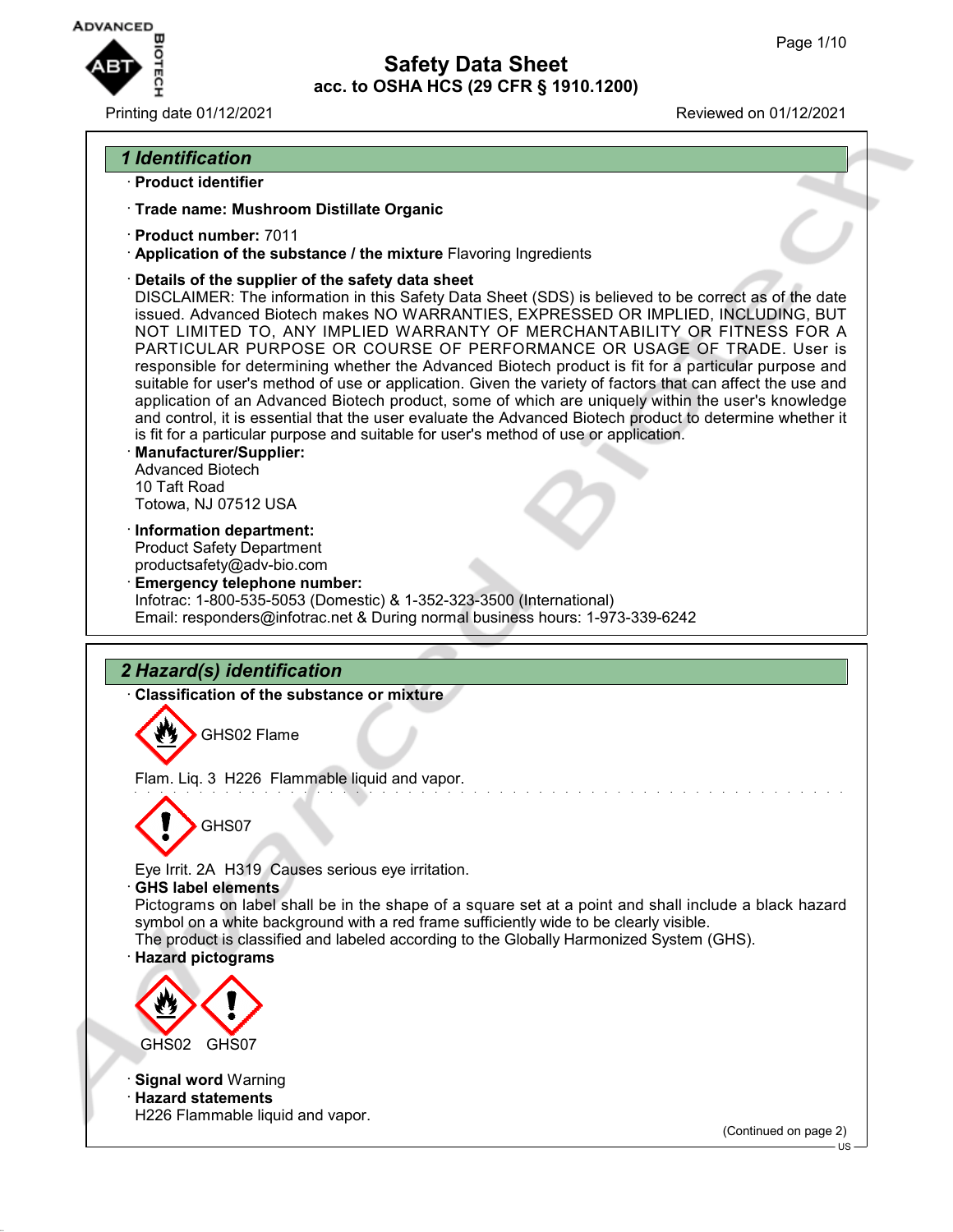

Printing date 01/12/2021 Reviewed on 01/12/2021



| 10-25%<br>CAS: 64-17-5<br>Ethyl alcohol<br>  Eye Irrit. 2A, H319 Polar Liq. 2, H319<br>EINECS: 200-578-6 |  |  |
|----------------------------------------------------------------------------------------------------------|--|--|
|                                                                                                          |  |  |

## *4 First-aid measures*

### · **Description of first aid measures**

- · **General information:** Immediately remove any clothing soiled by the product.
- · **After inhalation:** Supply fresh air; consult doctor in case of complaints.
- · **After skin contact:** Immediately rinse with water.
- · **After eye contact:**
- Rinse opened eye for several minutes under running water. If symptoms persist, consult a doctor.
- · **After swallowing:** If symptoms persist consult doctor.
- · **Information for doctor:**
- · **Most important symptoms and effects, both acute and delayed**
- No further relevant information available.

(Continued on page 3)

US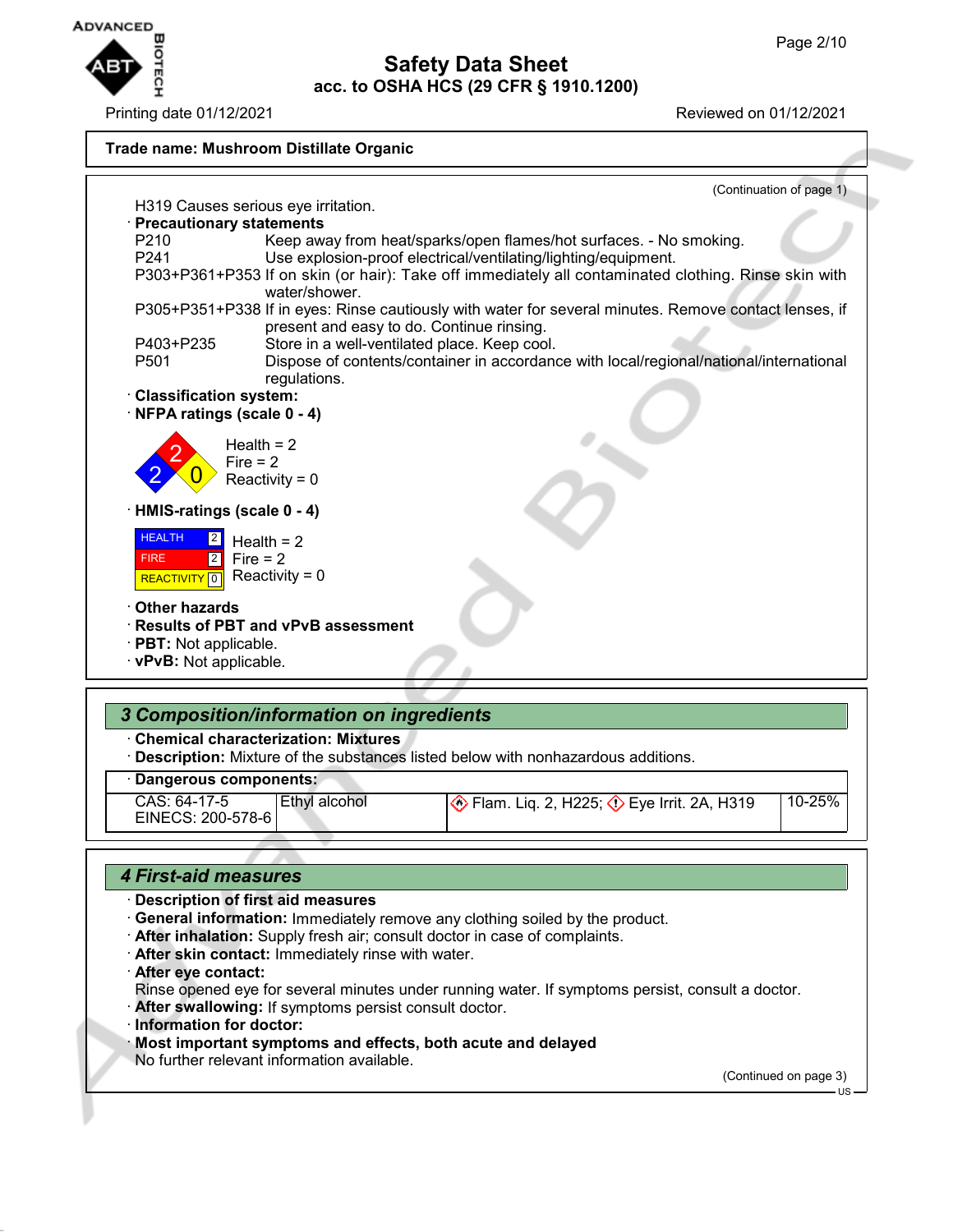

### Printing date 01/12/2021 Reviewed on 01/12/2021

### **Trade name: Mushroom Distillate Organic**

(Continuation of page 2)

#### · **Indication of any immediate medical attention and special treatment needed** No further relevant information available.

## *5 Fire-fighting measures*

- · **Extinguishing media**
- · **Suitable extinguishing agents:**
- CO2, extinguishing powder or water spray. Fight larger fires with water spray or alcohol resistant foam.
- · **Special hazards arising from the substance or mixture** No further relevant information available.
- · **Advice for firefighters**
- · **Protective equipment:** No special measures required.
- · **Additional information**
- Cool endangered receptacles with water spray.

Collect contaminated fire fighting water separately. It must not enter the sewage system.

## *6 Accidental release measures*

- · **Personal precautions, protective equipment and emergency procedures** Wear protective equipment. Keep unprotected persons away.
- · **Environmental precautions:** Dilute with plenty of water.
- Do not allow to enter sewers/ surface or ground water.
- · **Methods and material for containment and cleaning up:**

Absorb with liquid-binding material (sand, diatomite, acid binders, universal binders, sawdust). Dispose contaminated material as waste according to item 13.

- Ensure adequate ventilation.
- **Reference to other sections** See Section 7 for information on safe handling. See Section 8 for information on personal protection equipment. See Section 13 for disposal information.
- · **Protective Action Criteria for Chemicals**

### · **PAC-1:**

All components have the value 1,800 ppm.

· **PAC-2:**

All components have the value 3300\* ppm.

· **PAC-3:**

All components have the value 15000\* ppm.

# *7 Handling and storage*

- · **Handling:**
- · **Precautions for safe handling** No special precautions are necessary if used correctly. · **Information about protection against explosions and fires:**
- Keep ignition sources away Do not smoke.
- Protect against electrostatic charges.

(Continued on page 4)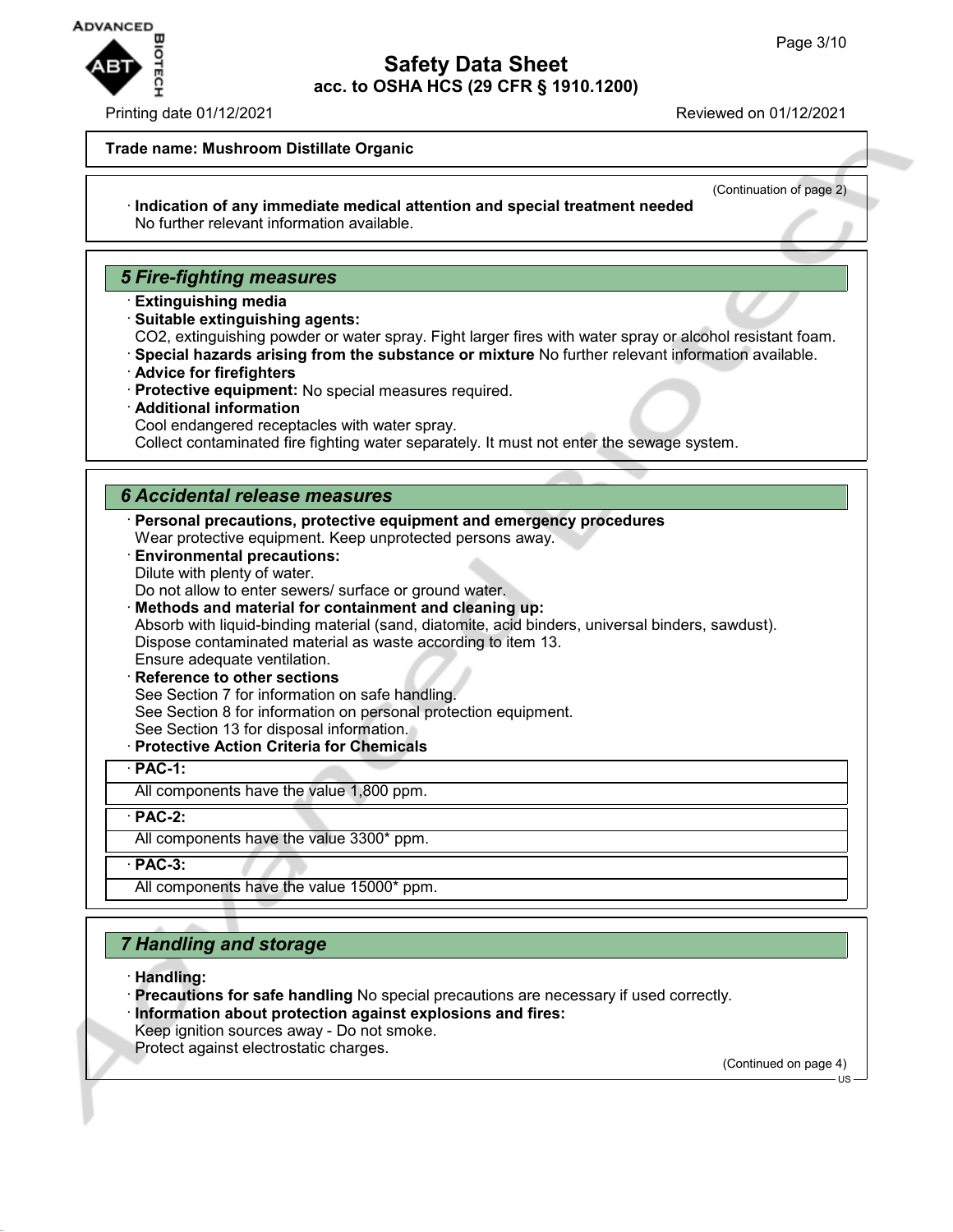

Printing date 01/12/2021 Reviewed on 01/12/2021

### **Trade name: Mushroom Distillate Organic**

(Continuation of page 3)

- · **Conditions for safe storage, including any incompatibilities**
- · **Storage:**
- · **Requirements to be met by storerooms and receptacles:** No special requirements.
- Please refer to product specification for product storage requirements.
- · **Information about storage in one common storage facility:** Not required.
- · **Further information about storage conditions:** Keep receptacle tightly sealed.
- · **Specific end use(s)** No further relevant information available.

## *8 Exposure controls/personal protection*

· **Additional information about design of technical systems:** No further data; see item 7.

· **Control parameters**

· **Components with limit values that require monitoring at the workplace:**

## **CAS: 64-17-5 Ethyl alcohol**

PEL Long-term value: 1900 mg/m<sup>3</sup>, 1000 ppm

- REL Long-term value: 1900 mg/m<sup>3</sup>, 1000 ppm
- TLV Short-term value:  $1880 \text{ mg/m}^3$ , 1000 ppm

· **Additional information:** The lists that were valid during the creation were used as a basis.

- · **Exposure controls**
- · **Personal protective equipment:**
- · **General protective and hygienic measures:** Keep away from foodstuffs, beverages and feed. Immediately remove all soiled and contaminated clothing. Wash hands before breaks and at the end of work.

Avoid contact with the eyes.

- Avoid contact with the eyes and skin.
- · **Breathing equipment:** Not required.
- · **Protection of hands:**



Protective gloves

The glove material has to be impermeable and resistant to the product/ the substance/ the preparation. Due to missing tests no recommendation to the glove material can be given for the product/ the preparation/ the chemical mixture.

Selection of the glove material should be based on consideration of the penetration times, rates of diffusion and the degradation

· **Material of gloves**

The selection of the suitable gloves does not only depend on the material, but also on further marks of quality and varies from manufacturer to manufacturer. As the product is a preparation of several substances, the resistance of the glove material can not be calculated in advance and has therefore to be checked prior to the application.

#### · **Penetration time of glove material**

The exact break through time has to be determined by the manufacturer of the protective gloves and has to be observed.

(Continued on page 5)

US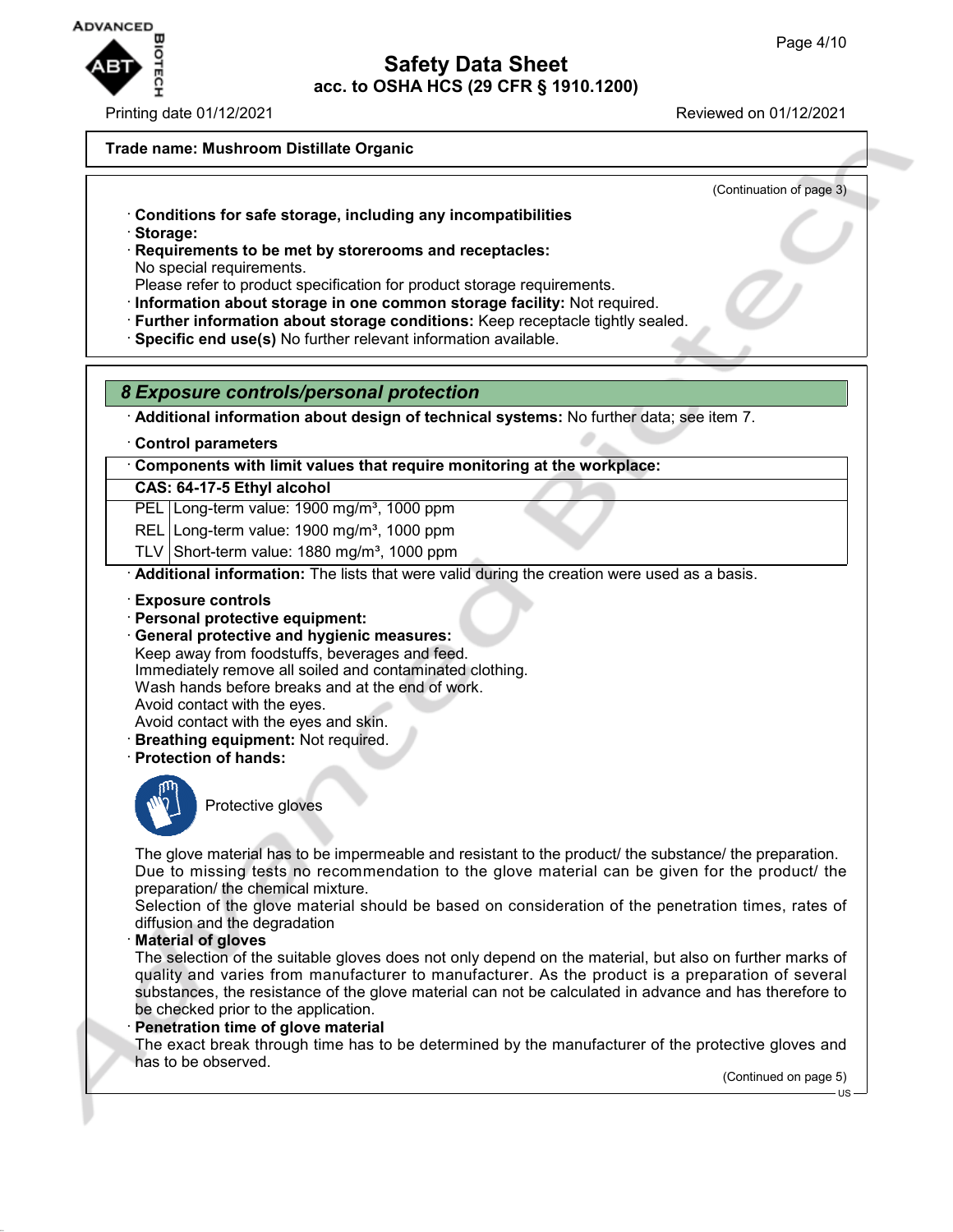

Printing date 01/12/2021 Reviewed on 01/12/2021

# **Trade name: Mushroom Distillate Organic** (Continuation of page 4) · **Eye protection:** Tightly sealed goggles *9 Physical and chemical properties* · **Information on basic physical and chemical properties** · **General Information** · **Appearance: Form:** Liquid **Color:** Color: **According to product specification** · Odor: **Odor: According to product specification** · Odor threshold: Not determined. · **pH-value:** Not determined. · **Change in condition Melting point/Melting range:** Undetermined. **Boiling point/Boiling range:** Undetermined. · **Flash point:** 49 °C (120.2 °F) · **Flammability (solid, gaseous):** Not applicable. · **Ignition temperature:** 425 °C (797 °F) · **Decomposition temperature:** Not determined. · **Auto igniting:** Product is not selfigniting. · **Danger of explosion:** Product is not explosive. However, formation of explosive air/ vapor mixtures are possible. · **Explosion limits: Lower:** 3.5 Vol % **Upper:** 15 Vol % · **Vapor pressure at 20 °C (68 °F):** 59 hPa (44.3 mm Hg) **Density at 20 °C (68 °F):** 0.988 g/cm<sup>3</sup> (8.24486 lbs/gal) **Product Relative density** Not determined. **Vapor density** Not determined. · **Evaporation rate Not determined.** · **Solubility in / Miscibility with** Water: **Water:** Fully miscible. · **Partition coefficient (n-octanol/water):** Not determined. · **Viscosity: Dynamic:** Not determined. Kinematic: Not determined. (Continued on page 6)  $H\mathbf{S}$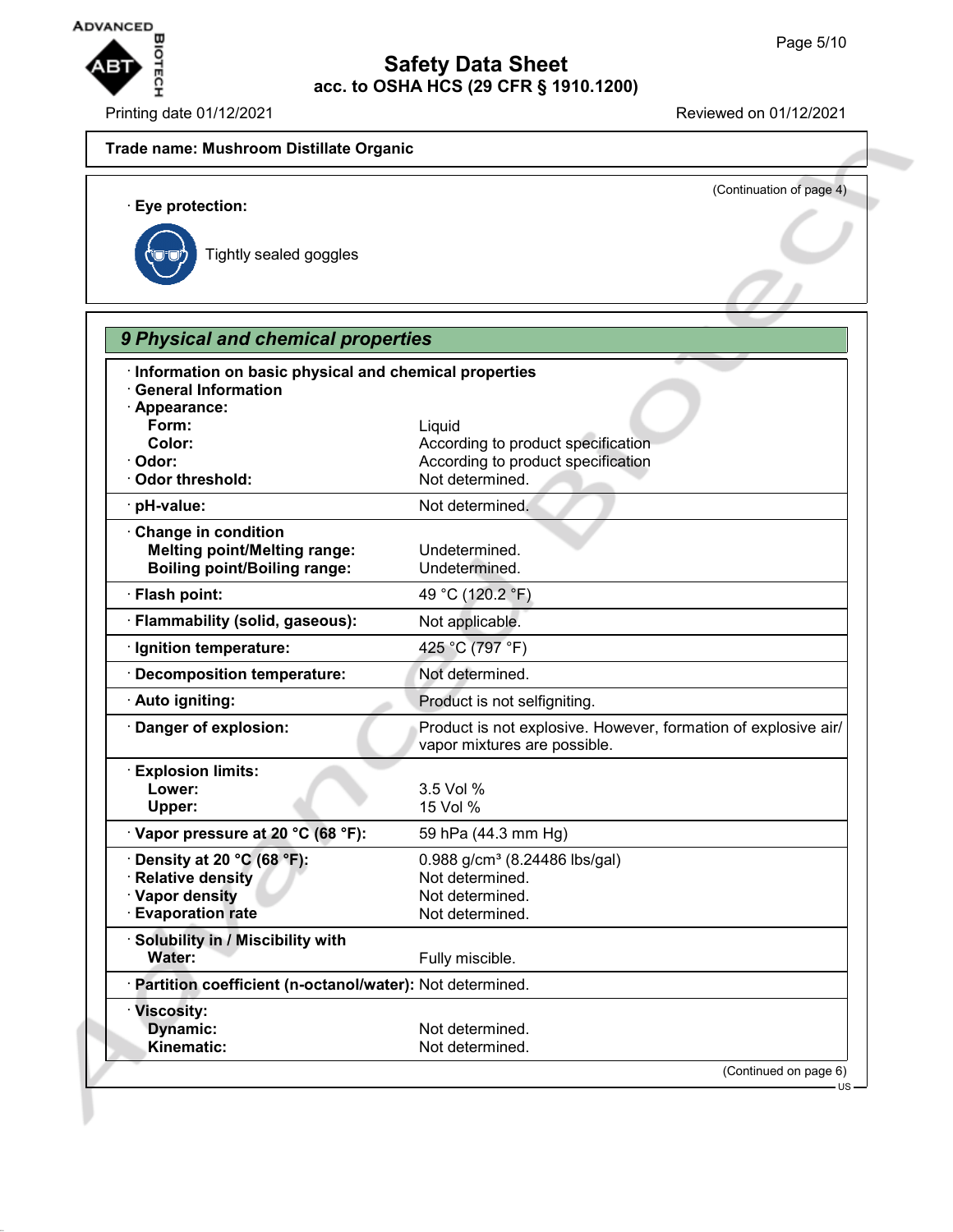

Printing date 01/12/2021 Reviewed on 01/12/2021

**Trade name: Mushroom Distillate Organic**

|                          |                                            | (Continuation of page 5) |
|--------------------------|--------------------------------------------|--------------------------|
| · Solvent content:       |                                            |                          |
| <b>Organic solvents:</b> | 11.0 $%$                                   |                          |
| <b>VOC content:</b>      | $11.00 \%$                                 |                          |
|                          | 108.7 g/l / 0.91 lb/gal                    |                          |
| Other information        | No further relevant information available. |                          |

## *10 Stability and reactivity*

- · **Reactivity** No further relevant information available.
- · **Chemical stability**
- · **Thermal decomposition / conditions to be avoided:** No decomposition if used according to specifications.
- · **Possibility of hazardous reactions** No dangerous reactions known.
- · **Conditions to avoid** No further relevant information available.
- · **Incompatible materials:** No further relevant information available.
- · **Hazardous decomposition products:** No dangerous decomposition products known.

## *11 Toxicological information*

- · **Information on toxicological effects**
- · **Acute toxicity:**
- · **Primary irritant effect:**
- · **on the skin:** No irritant effect.
- · **on the eye:** Irritating effect.
- · **Sensitization:** No sensitizing effects known.
- · **Additional toxicological information:**

The product shows the following dangers according to internally approved calculation methods for preparations: Irritant

· **Carcinogenic categories**

· **IARC (International Agency for Research on Cancer)**

All components have the value 1.

## · **NTP (National Toxicology Program)**

None of the ingredients is listed.

## · **OSHA-Ca (Occupational Safety & Health Administration)**

None of the ingredients is listed.

# *12 Ecological information*

- · **Toxicity**
- · **Aquatic toxicity:** No further relevant information available.
- · **Persistence and degradability** No further relevant information available.
- · **Behavior in environmental systems:**
- · **Bioaccumulative potential** No further relevant information available.
- · **Mobility in soil** No further relevant information available.

(Continued on page 7)

US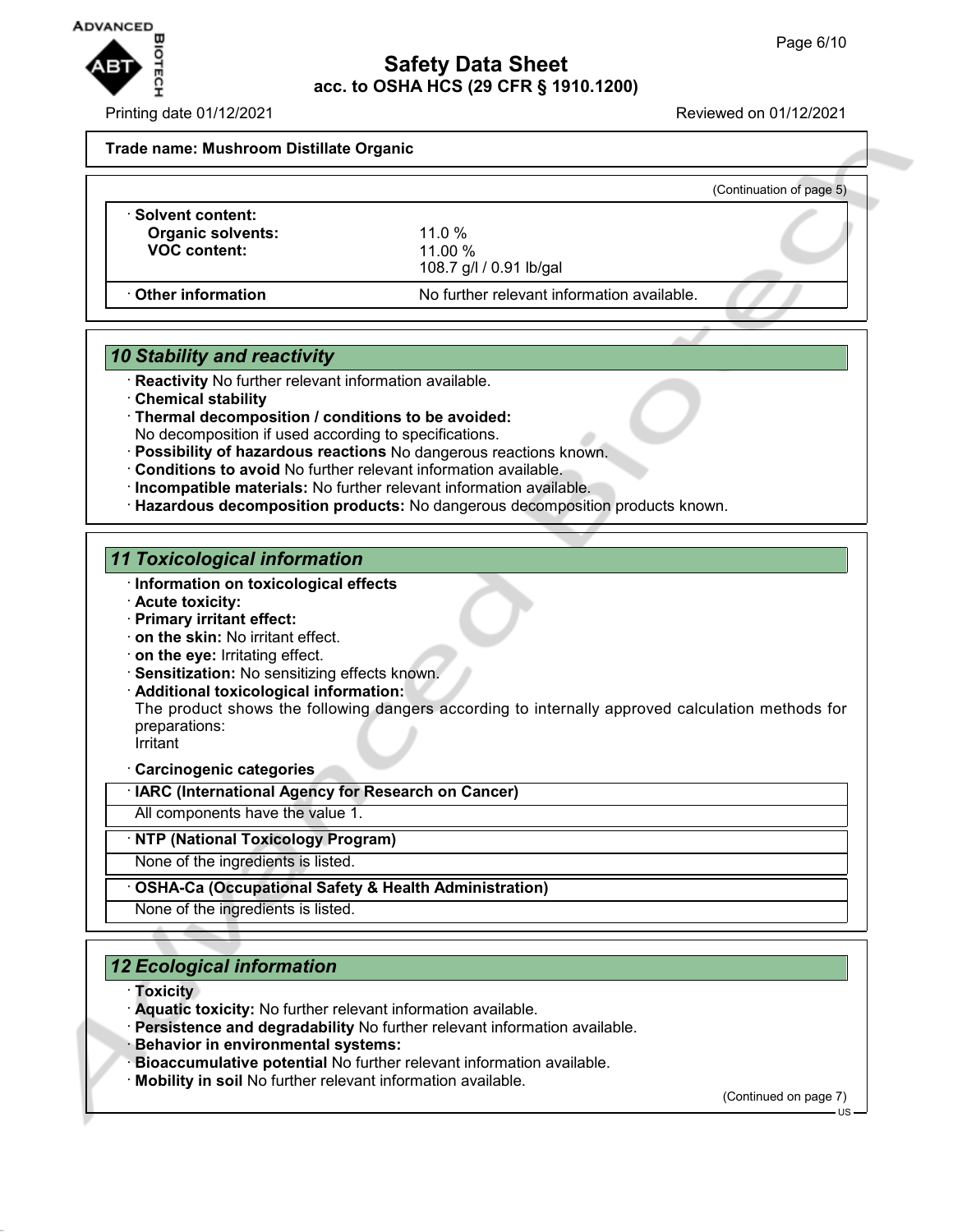

Printing date 01/12/2021 Reviewed on 01/12/2021

### **Trade name: Mushroom Distillate Organic**

(Continuation of page 6)

### · **Additional ecological information:**

- · **General notes:**
- Water hazard class 1 (Self-assessment): slightly hazardous for water

Do not allow undiluted product or large quantities of it to reach ground water, water course or sewage system.

- · **Results of PBT and vPvB assessment**
- · **PBT:** Not applicable.
- · **vPvB:** Not applicable.
- · **Other adverse effects** No further relevant information available.

## *13 Disposal considerations*

### · **Waste treatment methods**

· **Recommendation:**

Must not be disposed of together with household garbage. Do not allow product to reach sewage system.

- · **Uncleaned packagings:**
- · **Recommendation:** Disposal must be made according to official regulations.
- · **Recommended cleansing agent:** Water, if necessary with cleansing agents.

| <b>14 Transport information</b>                              |                                                             |
|--------------------------------------------------------------|-------------------------------------------------------------|
| · UN-Number<br>· DOT, IMDG, IATA                             | <b>UN1197</b>                                               |
| · UN proper shipping name<br><b>DOT</b><br><b>IMDG, IATA</b> | Extracts, flavoring, liquid<br>EXTRACTS, FLAVOURING, LIQUID |
| · Transport hazard class(es)<br><b>DOT</b><br>· Class        | 3 Flammable liquids                                         |
| · Label<br>· IMDG, IATA                                      | 3                                                           |
| <b>Class</b><br>Label                                        | 3 Flammable liquids<br>3                                    |
| <b>Packing group</b><br>DOT, IMDG, IATA                      | III                                                         |
|                                                              | (Continued on page 8)                                       |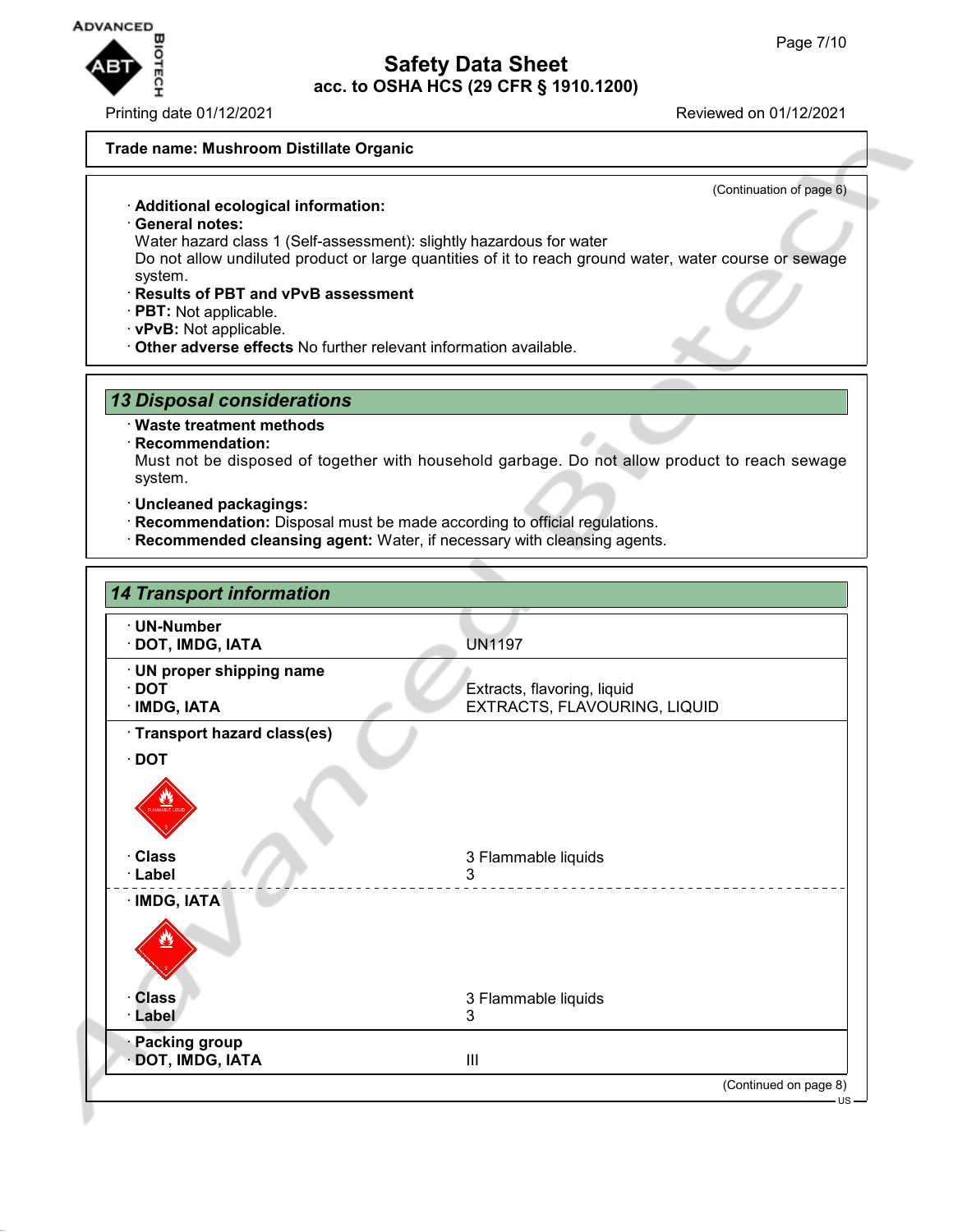

Printing date 01/12/2021 Reviewed on 01/12/2021

### **Trade name: Mushroom Distillate Organic**

|                                                                                                                                 | (Continuation of page 7)                                                                                               |
|---------------------------------------------------------------------------------------------------------------------------------|------------------------------------------------------------------------------------------------------------------------|
| · Environmental hazards:<br>· Marine pollutant:                                                                                 | No.                                                                                                                    |
| $\cdot$ Special precautions for user<br>· Hazard identification number (Kemler code): 30<br>· EMS Number:<br>· Stowage Category | Warning: Flammable liquids<br>$F-E$ , S-D<br>A                                                                         |
| · Transport in bulk according to Annex II of<br><b>MARPOL73/78 and the IBC Code</b>                                             | Not applicable.                                                                                                        |
| · Transport/Additional information:                                                                                             |                                                                                                                        |
| $\cdot$ DOT<br><b>Quantity limitations</b>                                                                                      | On passenger aircraft/rail: 60 L<br>On cargo aircraft only: 220 L                                                      |
| $\cdot$ IMDG<br>· Limited quantities (LQ)<br><b>Excepted quantities (EQ)</b>                                                    | 5L<br>Code: E1<br>Maximum net quantity per inner packaging: 30 ml<br>Maximum net quantity per outer packaging: 1000 ml |
| · UN "Model Regulation":                                                                                                        | UN 1197 EXTRACTS, FLAVOURING, LIQUID, 3, III                                                                           |

## *15 Regulatory information*

· **Safety, health and environmental regulations/legislation specific for the substance or mixture** · **Sara**

Section 355 (extremely hazardous substances):

None of the ingredients is listed.

· **Section 313 (Specific toxic chemical listings):**

None of the ingredients is listed.

· **TSCA (Toxic Substances Control Act):**

All components have the value ACTIVE.

· **Hazardous Air Pollutants**

None of the ingredients is listed.

· **Proposition 65**

· **Chemicals known to cause cancer:**

None of the ingredients is listed.

· **Chemicals known to cause reproductive toxicity for females:**

None of the ingredients is listed.

· **Chemicals known to cause reproductive toxicity for males:**

None of the ingredients is listed.

· **Chemicals known to cause developmental toxicity:**

All ingredients are listed.

(Continued on page 9)

US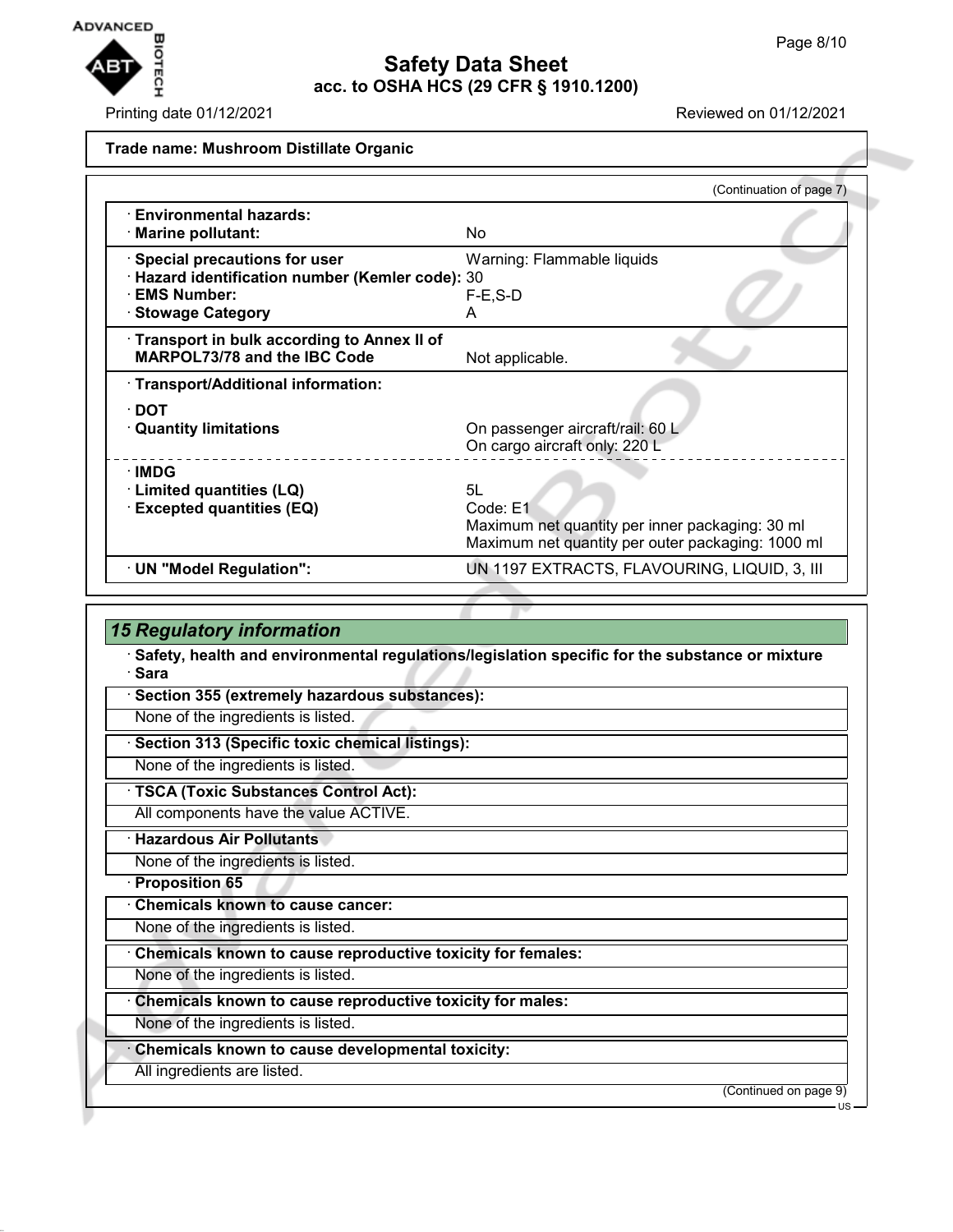

· **Carcinogenic categories**

### Printing date 01/12/2021 Reviewed on 01/12/2021

### **Trade name: Mushroom Distillate Organic**

(Continuation of page 8)

| <b>EPA (Environmental Protection Agency)</b>                                                                                                                                                                                                                                                                                                    |  |  |  |  |
|-------------------------------------------------------------------------------------------------------------------------------------------------------------------------------------------------------------------------------------------------------------------------------------------------------------------------------------------------|--|--|--|--|
| None of the ingredients is listed.                                                                                                                                                                                                                                                                                                              |  |  |  |  |
| · TLV (Threshold Limit Value established by ACGIH)                                                                                                                                                                                                                                                                                              |  |  |  |  |
| All components have the value A3.                                                                                                                                                                                                                                                                                                               |  |  |  |  |
| · NIOSH-Ca (National Institute for Occupational Safety and Health)                                                                                                                                                                                                                                                                              |  |  |  |  |
| None of the ingredients is listed.                                                                                                                                                                                                                                                                                                              |  |  |  |  |
| <b>GHS label elements</b><br>Pictograms on label shall be in the shape of a square set at a point and shall include a black hazard<br>symbol on a white background with a red frame sufficiently wide to be clearly visible.<br>The product is classified and labeled according to the Globally Harmonized System (GHS).<br>· Hazard pictograms |  |  |  |  |
| GHS02<br>GHS07                                                                                                                                                                                                                                                                                                                                  |  |  |  |  |
| · Signal word Warning                                                                                                                                                                                                                                                                                                                           |  |  |  |  |
| <b>Hazard statements</b><br>H226 Flammable liquid and vapor.                                                                                                                                                                                                                                                                                    |  |  |  |  |
| H319 Causes serious eye irritation.                                                                                                                                                                                                                                                                                                             |  |  |  |  |
| · Precautionary statements                                                                                                                                                                                                                                                                                                                      |  |  |  |  |
| Keep away from heat/sparks/open flames/hot surfaces. - No smoking.<br>P <sub>210</sub>                                                                                                                                                                                                                                                          |  |  |  |  |
| Use explosion-proof electrical/ventilating/lighting/equipment.<br>P241<br>P303+P361+P353 If on skin (or hair): Take off immediately all contaminated clothing. Rinse skin with<br>water/shower.                                                                                                                                                 |  |  |  |  |
| P305+P351+P338 If in eyes: Rinse cautiously with water for several minutes. Remove contact lenses, if<br>present and easy to do. Continue rinsing.                                                                                                                                                                                              |  |  |  |  |
| Store in a well-ventilated place. Keep cool.<br>P403+P235                                                                                                                                                                                                                                                                                       |  |  |  |  |
| Dispose of contents/container in accordance with local/regional/national/international<br>P <sub>501</sub>                                                                                                                                                                                                                                      |  |  |  |  |
| regulations.<br>· Chemical safety assessment: A Chemical Safety Assessment has not been carried out.                                                                                                                                                                                                                                            |  |  |  |  |
|                                                                                                                                                                                                                                                                                                                                                 |  |  |  |  |

## *16 Other information*

This information is based on our present knowledge. However, this shall not constitute a guarantee for any specific product features and shall not establish a legally valid contractual relationship.

- · **Relevant phrases** H225 Highly flammable liquid and vapor.
- H319 Causes serious eye irritation.
- · **Department issuing SDS:** Product Safety Department
- · **Contact:** Product Safety Department
- productsafety@adv-bio.com
- · **Date of preparation / last revision** 01/12/2021 / -
- · **Abbreviations and acronyms:**

ADR: Accord relatif au transport international des marchandises dangereuses par route (European Agreement Concerning the International Carriage of Dangerous Goods by Road) IMDG: International Maritime Code for Dangerous Goods

(Continued on page 10)

US